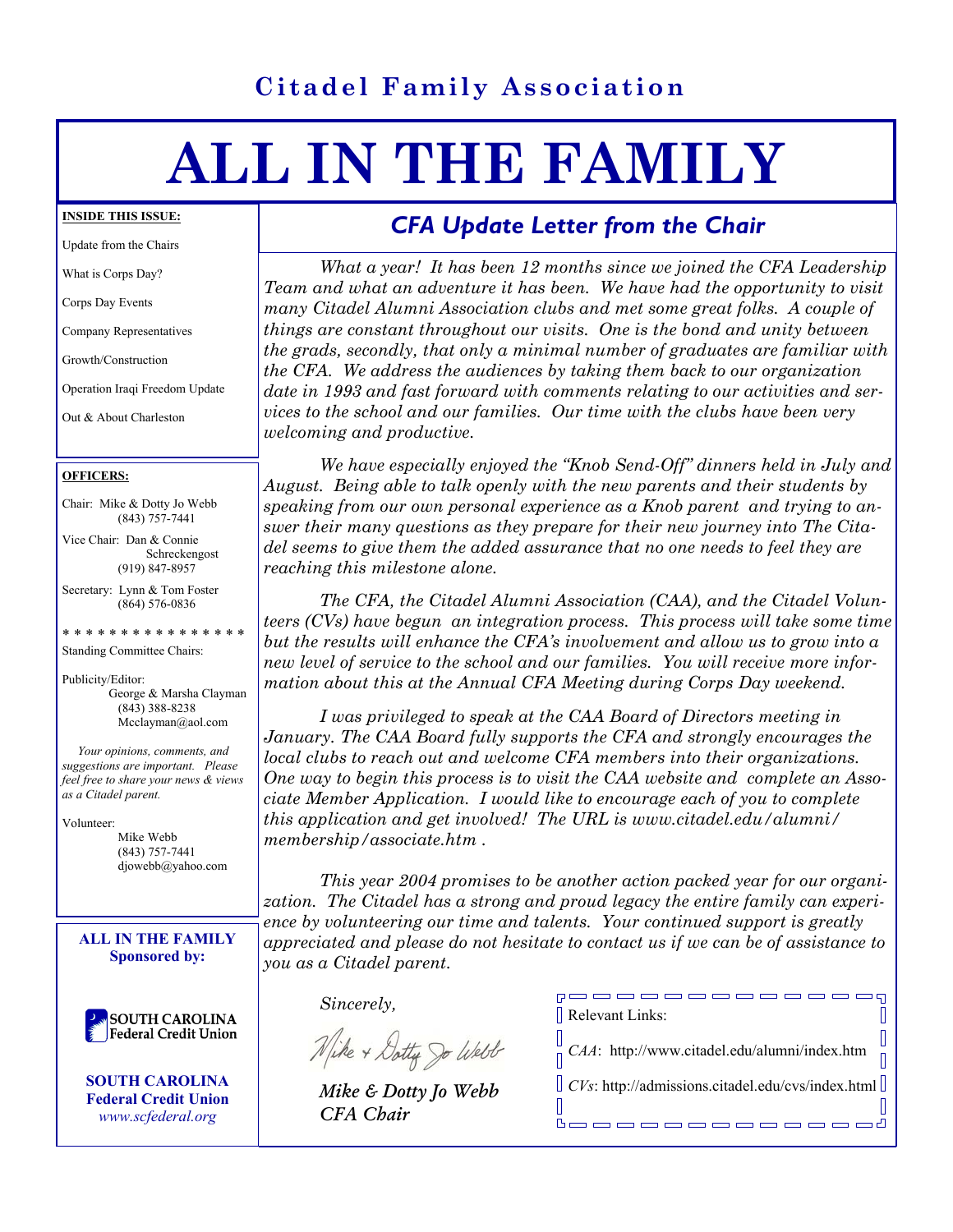# **What is Corps Day?**



 According to The Guidon 2003-2004, Corps Day is the birthday of the Corps of Cadets and is celebrated the weekend of, or preceding, March 20—the date in **1843** when the first Corps reported to The Citadel.

Members of the "Gold Corps," (grads of 50+ years ago), take this special weekend to hold reunions. The barracks are open for inspection by parents and guests and a review is held in their honor. Beginning at 8:45 a.m. Saturday morning The Citadel Pipe Band will be performing on the quadrangles of each battalion.

 Corps Day also features the "changing of the guard" which for The Citadel means the *Summerall Guards*. This changeover usually takes place on Saturday morning around 9:00 a.m. on the parade field. This presentation is one to videotape so you can repeatedly enjoy watching this precision drill team march in silence.

 Another event for the cadets is the Cadet Talent Show which is scheduled for Thursday evening.

 This event filled weekend could be considered a "Spring Parents Weekend" that allows parents to enjoy many festivities on the campus along with the beautiful Charleston weather and its many historical attractions.

|                                                          |                                                          | <b>Corps Day Events</b>                                                                                                                                                                                                                     |
|----------------------------------------------------------|----------------------------------------------------------|---------------------------------------------------------------------------------------------------------------------------------------------------------------------------------------------------------------------------------------------|
| $\forall$ Thurs., March 11th                             | $6:15$ p.m.<br>$7:30 \,\mathrm{\hat{p}}\text{.}m$ .      | Corps Birthday Celebration<br>Cadet Talent Show                                                                                                                                                                                             |
| Fri., March 12th                                         | $2:00$ p.m.                                              | Citadel Family Association Annual Meeting<br>Bond Hall – Room #165                                                                                                                                                                          |
| *****                                                    | $3:45$ p.m.                                              | <b>ALL PARENTS ENCOURAGED TO ATTEND<br/>Review to commemorate the 161st anniversary of the Corps</b>                                                                                                                                        |
| Sat., March 13th<br>$\frac{1}{2}$<br>计分分分                | 8:45-10am<br>$8:45$ a.m.<br>$9:00$ a.m.<br>$11:00$ a.m.  | Open barracks<br>Pipe Band performs in each barracks<br>Summerall Guards/Bond Volunteers exchange of rifles<br>Corps Day Review in honor of Board of Visitors                                                                               |
| $\frac{1}{\sqrt{2}}$<br>Sun., March 14th<br>******       | $9:00$ a.m.<br>10:45-11:45<br>12:00-12:40<br>$1:00$ p.m. | Protestant Service-Summerall Chapel<br>Catholic Mass-Summerall Chapel<br>Catholic Reception<br>Emily Whaley Memorial Garden Tour<br>Meet at the Daniel Library on campus-reception included<br>(Tickets required, please call 843-953-7691) |
| $x^2$<br>$\frac{1}{2}$<br>$\overleftrightarrow{\lambda}$ |                                                          | The Men's Tennis Team will be hosting matches daily: 3/11 vs. James Madison @ 1 p.m.,<br>3/12 vs. UNC-Greensboro @ 2 p.m., 3/13 vs. UT-Chatt. @ 12 noon, and 3/14 vs. Georgia Southern @ 12 noon                                            |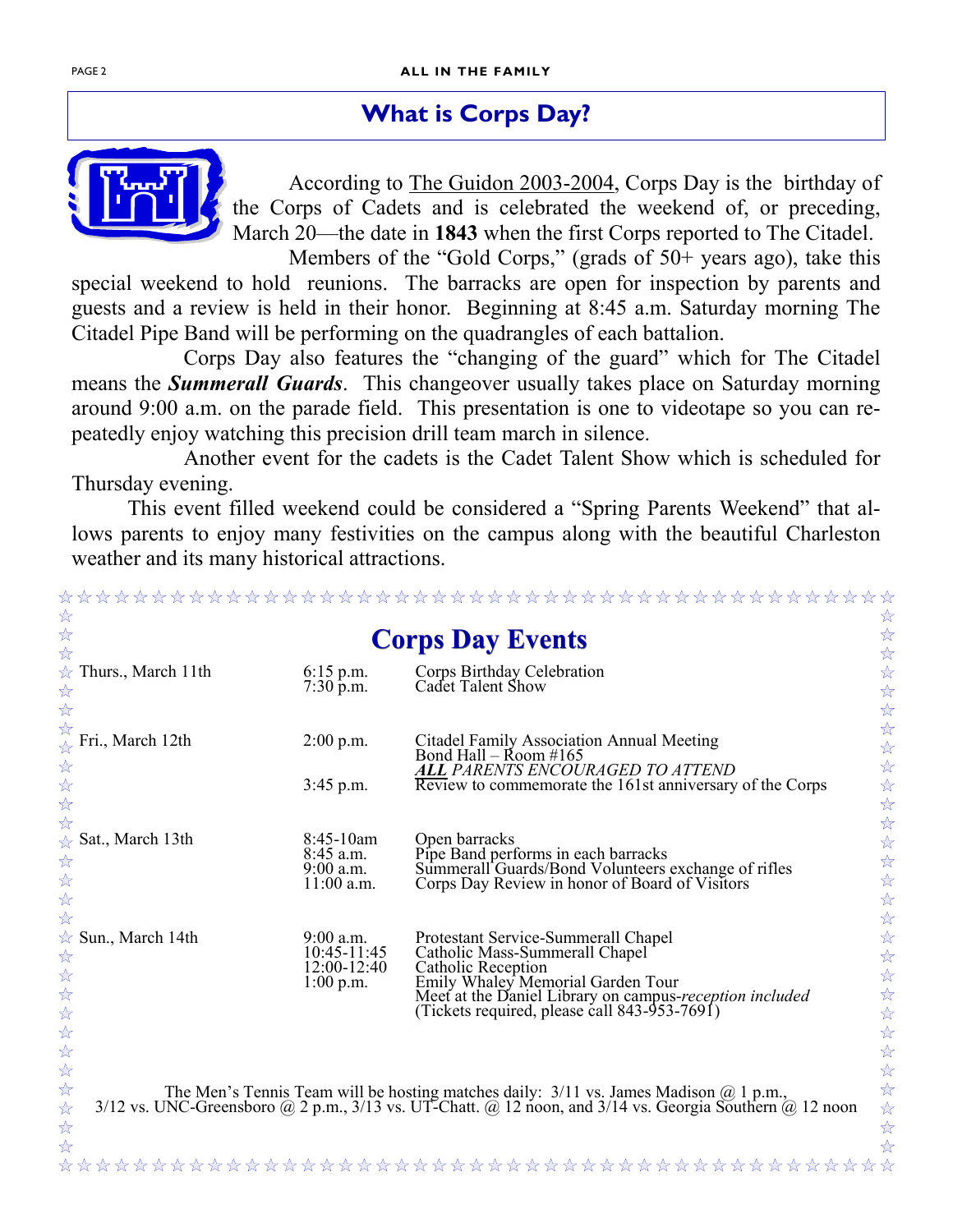#### **CFA COMPANY REPRESENTATIVES**

| <b>ALPHA</b>     | Brian & Dianne Cahill          | 2004                             | $(803)$ 865-2395   |
|------------------|--------------------------------|----------------------------------|--------------------|
| <b>BRAVO</b>     | Mike & Linda Shute             | 2004                             | $(856)$ 878-0636   |
| <b>CHARLIE</b>   | Michael & Sherry Cariens       | 2005                             | $(803)$ 808-1523   |
| <b>DELTA</b>     | Marion & Debra Shaw            | 2005                             | $(843)$ 365-1544   |
| <b>ECHO</b>      | Peter & Sarah Beth Mallory     | 2005                             | (706) 882-3284     |
| F-TROOP          | Ed & Cindy Piper               | 2004                             | $(910)$ 455-6942   |
| GOLF             | Heyward & Dee Mattox           | 2006                             | $(803) 635 - 4890$ |
| <b>HOTEL</b>     | Chris & Meg Zaro               | 2007                             | $(610)$ 933-8488   |
| <b>INDIA</b>     | Ben & Carol Salvatini          | 2004                             | (843) 875-3709     |
| <b>KILO</b>      | Ray & Barbara Martin           | 2004                             | $(770)$ 448-0983   |
| LIMA             | Dwight & Sherry Stewart        | 2005                             | $(803)$ 485-8581   |
| MIKE             | Gary & Paula Hutchins          | 2005                             | $(512)$ 244-2975   |
| <b>NOVEMBER</b>  | Pete & Diane Hocamp            | 2005                             | $(910)$ 799-3987   |
| <b>OSCAR</b>     | John & Mary Braeunig           | 2004                             | $(864)$ 250-9032   |
| ROMEO            | Randy & Elaine Cuthbertson     | 2005                             | $(843)$ 579-0415   |
| <b>TANGO</b>     | Teresa & Finbar O'Reilly       | 2005                             | $(843)$ 762-3685   |
| PALMETTO BATTERY | Maxcy & Chris Lynn             | 2004                             | $(864)$ 573-8900   |
| REGIMENTAL BAND  | Bill & Cydney Kastner          | 2006                             | $(843)$ 766-3526   |
|                  | <b>BATTALION TAC OFFICERS:</b> | <b>MISCELLANEOUS</b>             |                    |
|                  | 1ST<br>BN<br>953-0506          |                                  | Chaplain: 953-5049 |
|                  | 2ND<br>BN<br>953-5245          |                                  |                    |
|                  | 3RD<br><b>BN</b><br>953-1167   | Cadet Activities/Sponsor family: |                    |
|                  | 4TH<br><b>BN</b><br>953-1120   |                                  | 953-5111           |
|                  |                                |                                  |                    |

*WANTED*: Newsletter Editor for upcoming year. Details discussed at Corps Day Parents Meeting.

*WANTED*: There will be a need to fill several Company Representative positions for the next year. Interested in volunteering? Please let us know…

### **CONSTRUCTION/GROWTH UPDATE**

 Each year, the number of applications being processed continues to increase and consistently breaks previous records. The SAT/ACT and GPA scores continue to climb. The increased desire for admission is ongoing assurance that the college can continue to recruit those best-suited for a Citadel education..

 As you visit the campus there are several areas that will soon be under construction or under pending consideration for redesign:

- (1) Football Stadium Visitors Section………………………..Construction
- (2) Padgett-Thomas Barracks currently under Construction ..*Re-openimg for fall 2004*
- (3) Law Barracks……………………………………………….Consideration for Re-design
- (4) Daniel Library………………………………………………Consideration for Re-design



### **Update on Operation Iraqi Freedom**

According to The Citadel website, **520** alumni are currently deployed or have deployed to Iraq, Afghanistan, and other regions of the world fighting the war on terrorism. For names of Citadel alumni, please check the Citadel website, right side box *At the Citadel,* "Deployed Alumni".